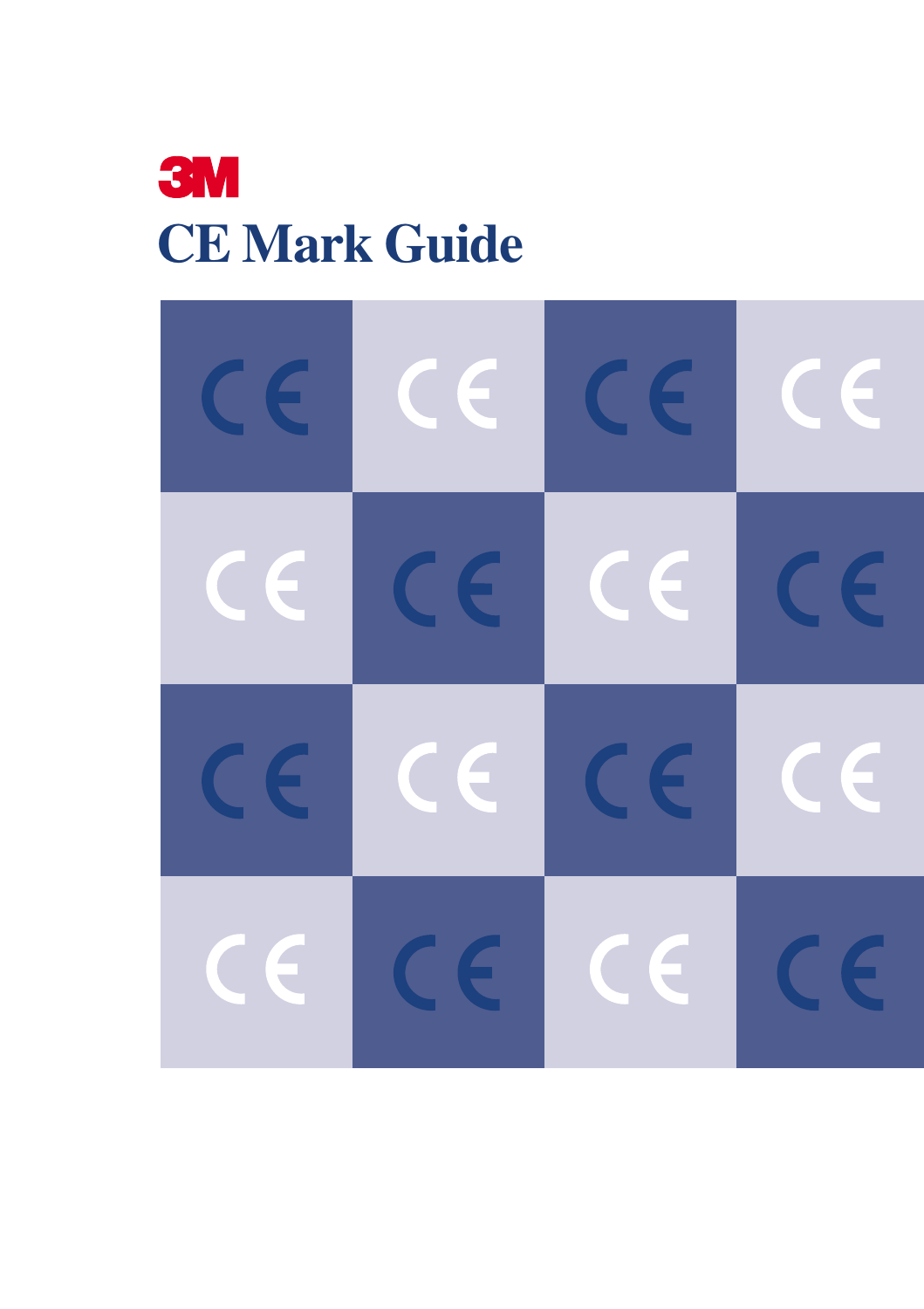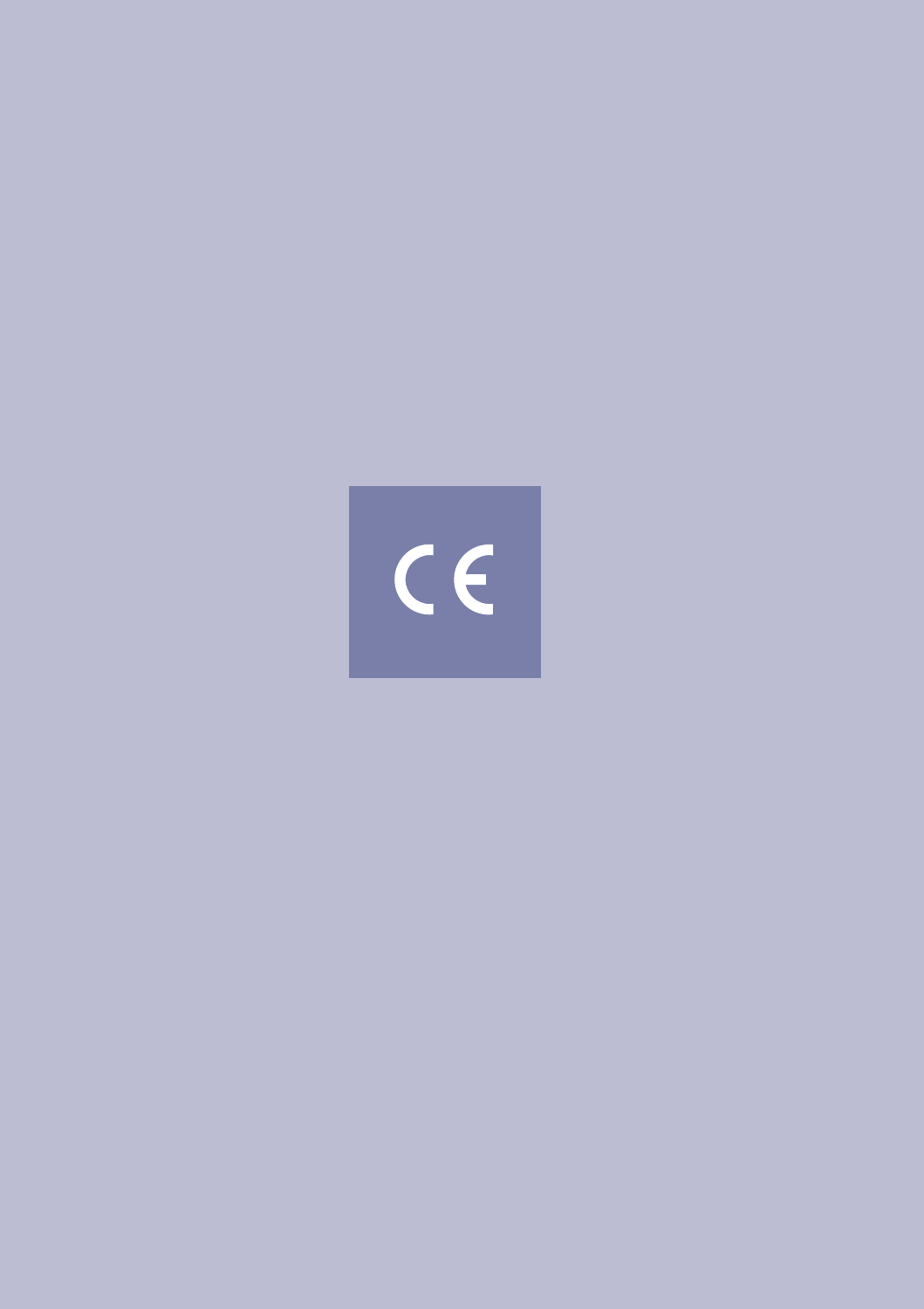This guide tells you everything you need to know about the CE Mark as it relates to all Personal Protective Equipment, including

- The meaning of the CE Mark
- PPE Performance
- Certification procedures
- Product categories
- Types of Documentation

In brief, it is clear, concise and invaluable reference tool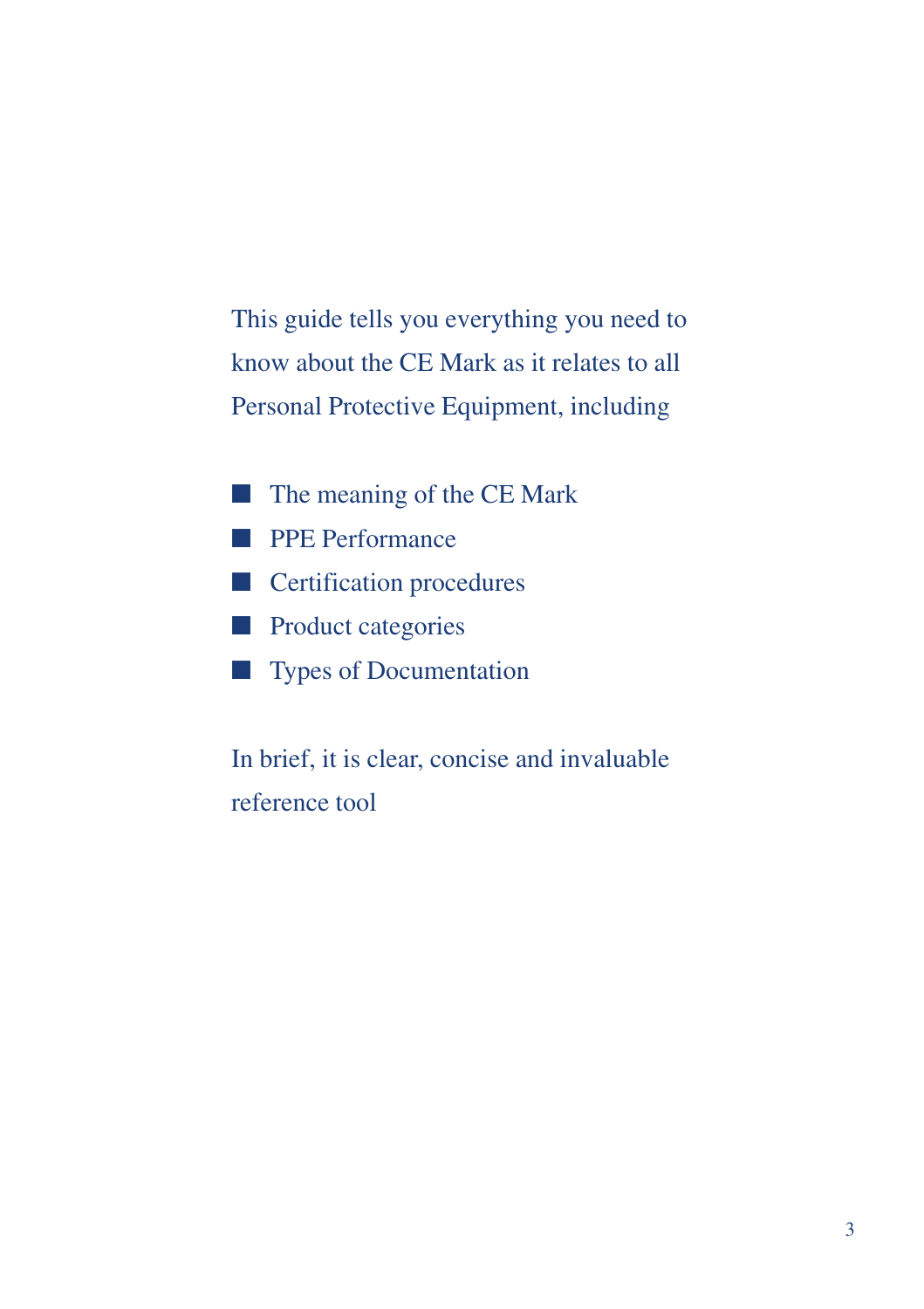**1**

### **What is the meaning of a CE mark on Personal Protective Equipment?**

The European Directive 89/686/EEC lays down the requirements for CE marking of personal protective equipment (PPE).

CE marking can, in simple terms, be described as a passport or 'license to sell' allowing free movement of goods within the internal market of the European Community.

It simplifies the task of market surveillance but also informs all market operators (consumers, manufacturers, tradesmen) that the product meets the essential requirements relating to safety, public health, consumer protection and other specific aspects of community interest laid down in the directives.

Amendments of Dir 89/686/EEC:

| 93/68/EEC | - CE not EC in text. |
|-----------|----------------------|
| 93/95/EEC | - Products covered   |
| 96/58/EEC | - CE mark changes    |

**2**

### **When will PPE need a CE mark?**

After May 1st 2004 the CE mark will be compulsory for all PPE placed on the market.

All our products are already CE marked.

PPE without a CE mark already in use before this date can continue to be used. When the product becomes worn out or broken and you need to buy new equipment, it must be CE marked.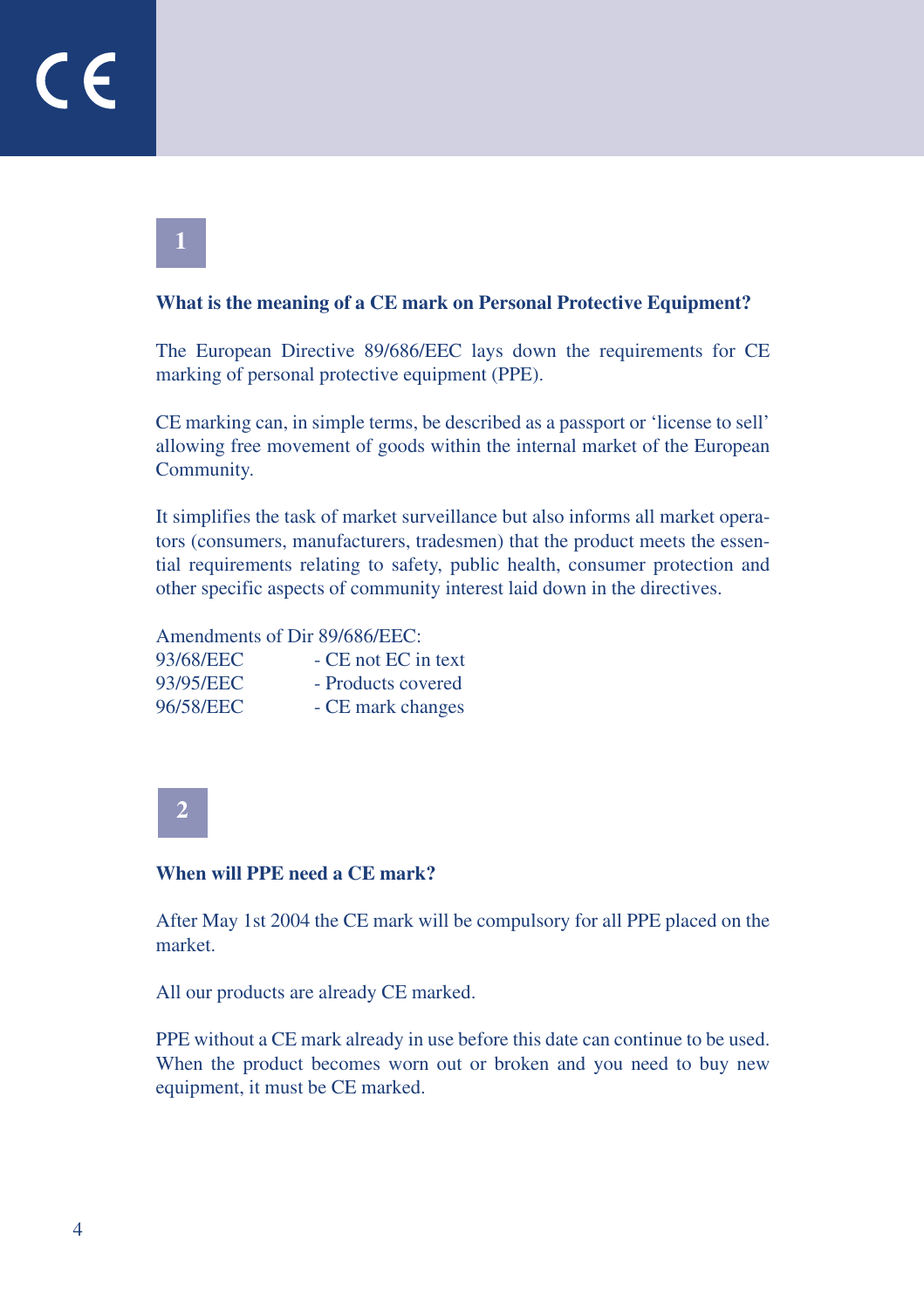# **3**

# **Does the CE mark tell me anything about the performance of the PPE?**

The technical performance of PPE is specified by European Norms, harmonized standards or in a technical file when harmonized standard does not exists.

Very often you will find reference to this European Norm as additional information on the product, the packaging or other documentation.

This information is important to better understand the different performance classes and/or types of the PPE in use

# **4**

### **Is the CE mark a quality symbol?**

No, all CE marked PPE has to be submitted to the appropriate conformity assessment evaluation procedures according to the directive.

(See questions for details of the methods)

Only in certain cases can the procedure for maintaining a CE mark to be considered equivalent to that required for the quality mark.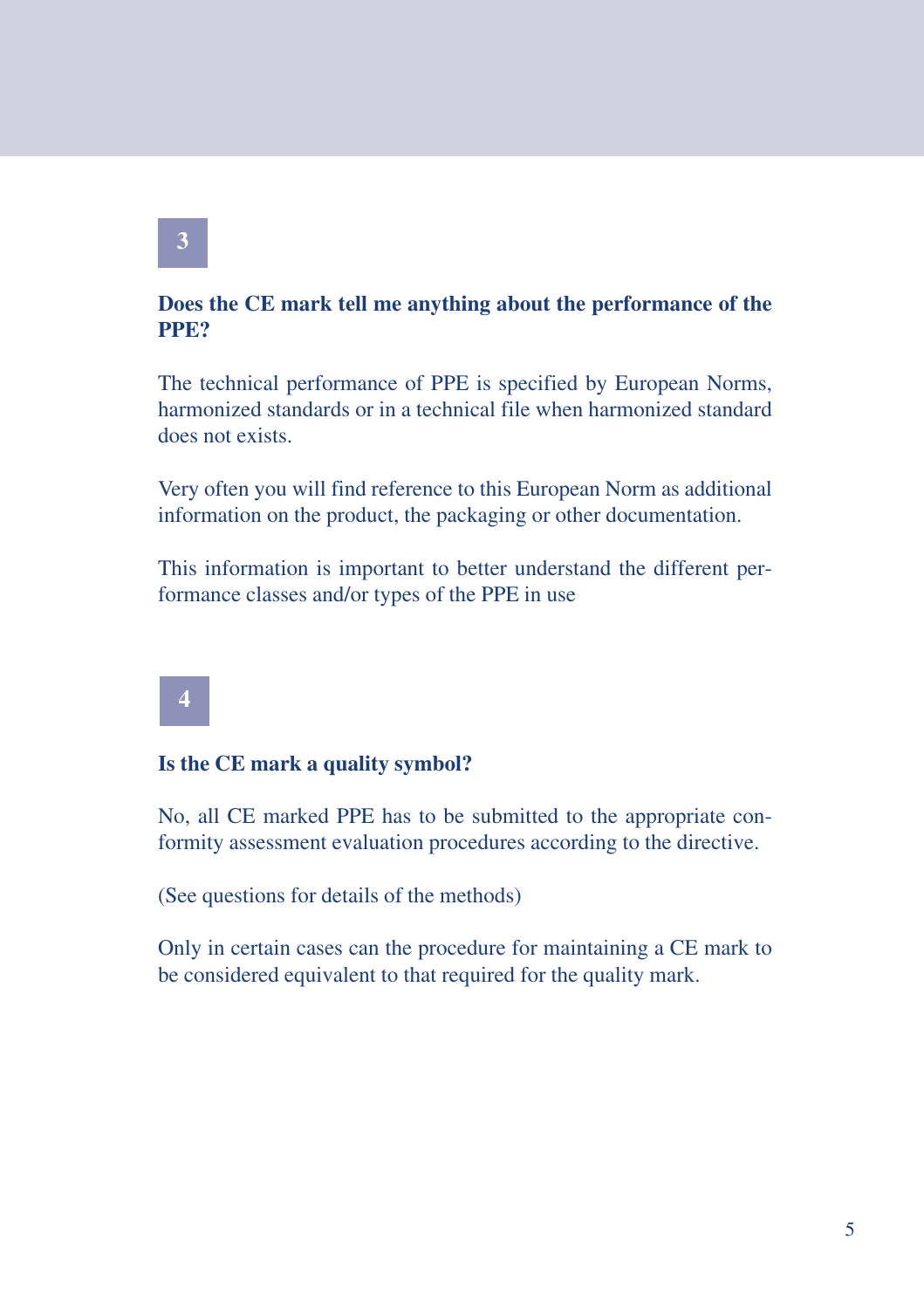# CE

# **What certification procedures are in place for different types of PPE?**

The directive 89/686/EEC divides all PPE into three different categories according to the degree of risk. The higher the risk the PPE needs to protect against, the more stringent the certification procedure.

# **Category I**

All PPE protecting against minimal risks, where the user himself/herself can assess the level of protection needed, or where the effects are gradual and can safely be identified by the user in good time. e.g. gardening gloves, sunglasses, garments and footwear designed for use in bad weather conditions.

# Certification Process:

The manufacturer has to assemble the technical documentation so that this can, if necessary, be submitted to the competent authorities = self declaration by means of EC declaration of conformity.

Category I products would be marked as follows: **CE**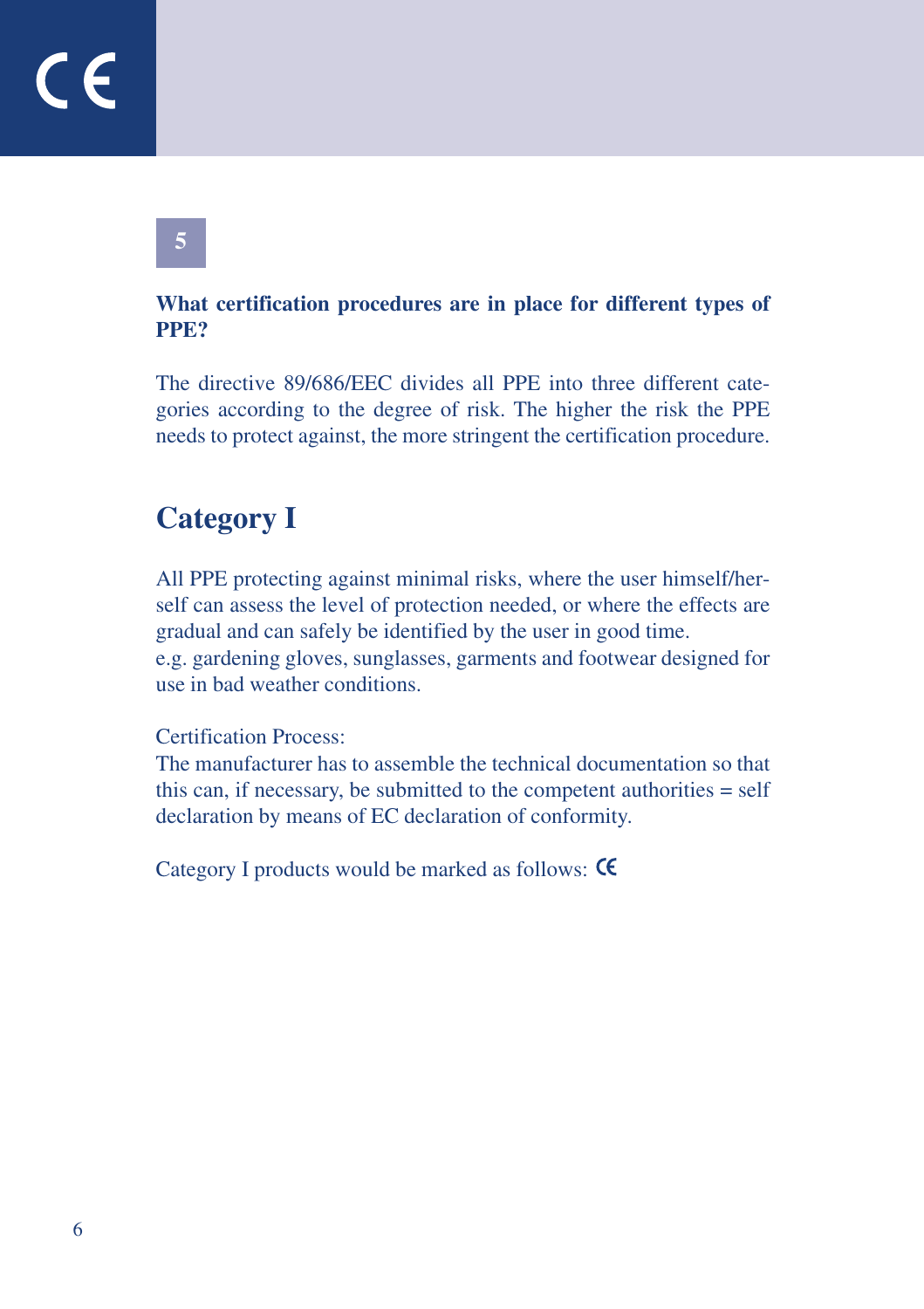# **Category II**

- Head, face, eye protectors, garments, shoes and gloves protecting against normal risks
- All hearing protectors

# *Certification Process:*

The manufacturer submits a model for EC type-examination, whereby an approved inspection body (notified body) establishes and certifies that the PPE-model in question satisfies the relevant provisions of the directive.

Marking of Category II products: CE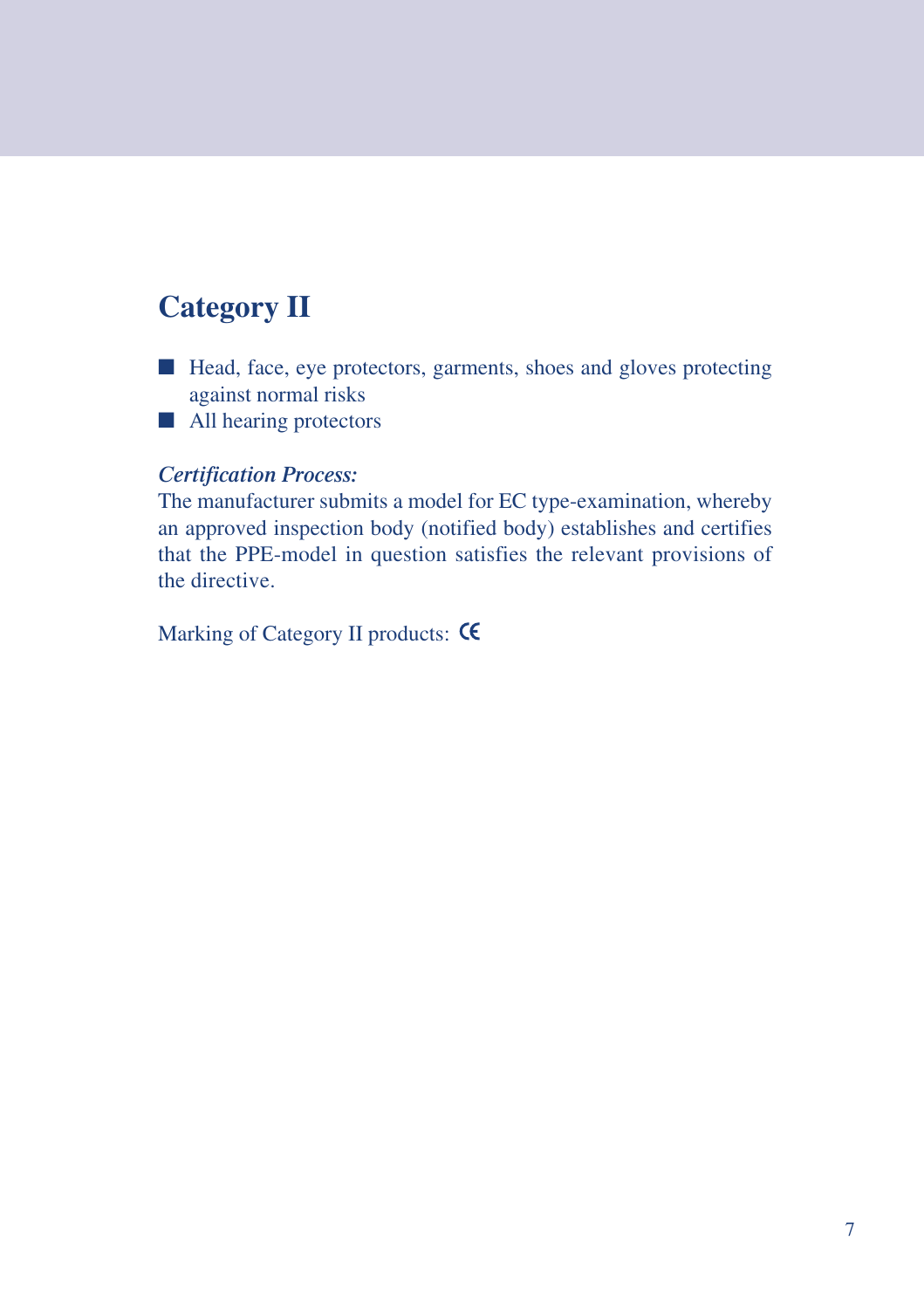# **Category III**

All PPE intended to protect against mortal danger or against dangers which may seriously and irreversible damage health, or where the effects cannot be identified in sufficient time. e.g. respirators, fall arrestors

All other PPE protecting against:

- **E** extreme heat  $(>100^{\circ}C)$
- **E** extreme cold  $(< -50^{\circ}C)$
- electrical risks
- chemical and ionising radiation

# *Certification Procedure:*

On top of the type EC examination required for category II products, the manufacturer shall take all steps necessary to ensure that the manufacturing process, including the final inspection of PPE and test ensures the homogeneity of the conformity of PPE with the type described in the EC type-approval.

This can be done in 2 ways:

1. EC quality control system for the final product: necessary checks shall be carried out by a notified body at random, normally at intervals of at least a year. Art. 11A

2. System for ensuring EC quality of production by means of monitoring: installation of a quality control system under supervision of a notified body Art. 11B

Marking of Category III products: e.g. CC 0086

*0086 is the identification number of the notified body involved in the production control phase.*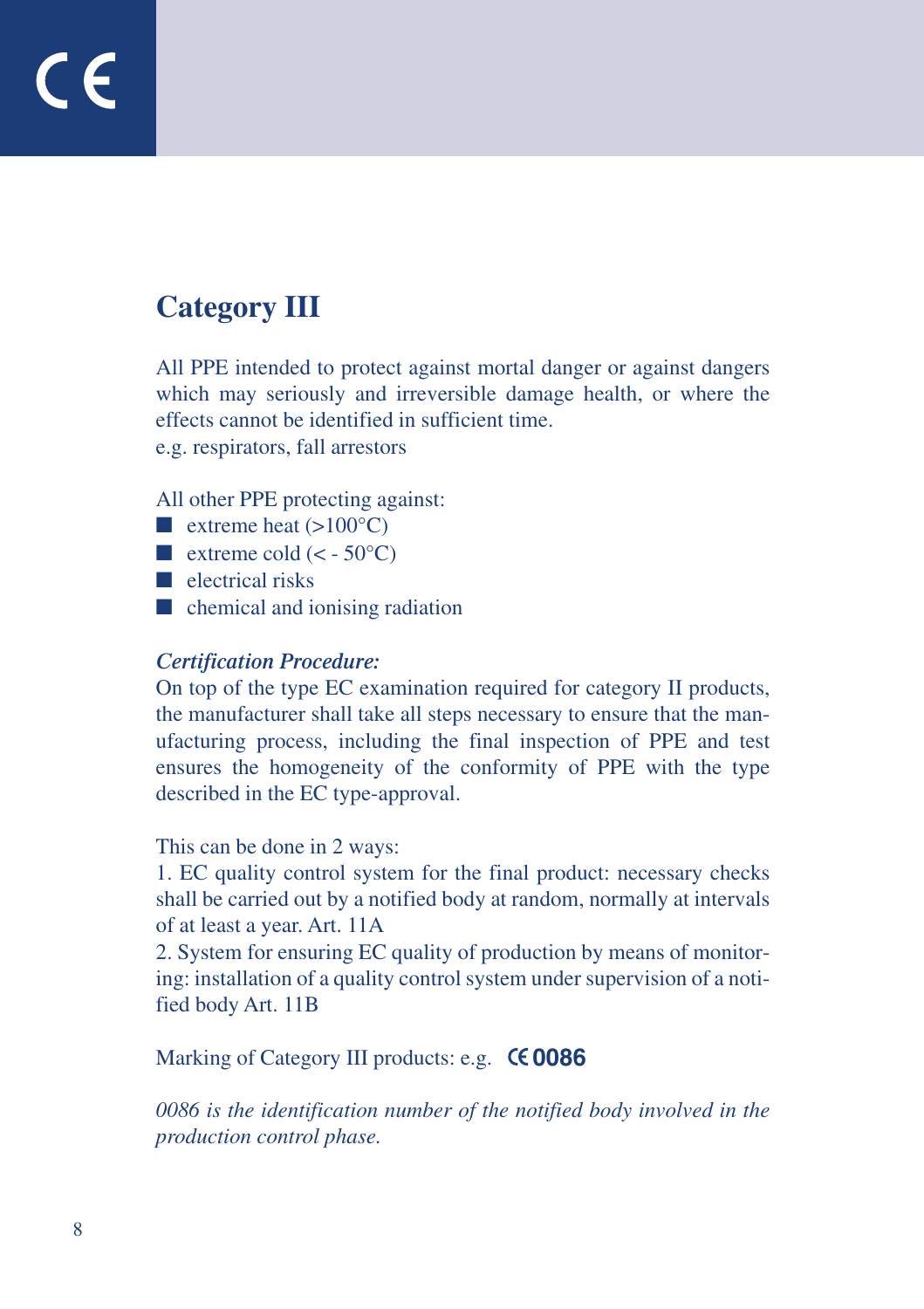# **IMPORTANT REMARK**

# **Are there any documents that support the CE marking of PPE in use?**

Yes, 3 documents can be obtained from 3M on request in order to complete your files on PPE in use.

EC-type examination certificate drawn up by the inspection body reproducing the findings of the examination on 3M products.

Declaration of conformity in which 3M certifies that the PPE placed on the market is in conformity with the directive

Quality control certificate: certifies the quality control system in place in 3M's production facilities.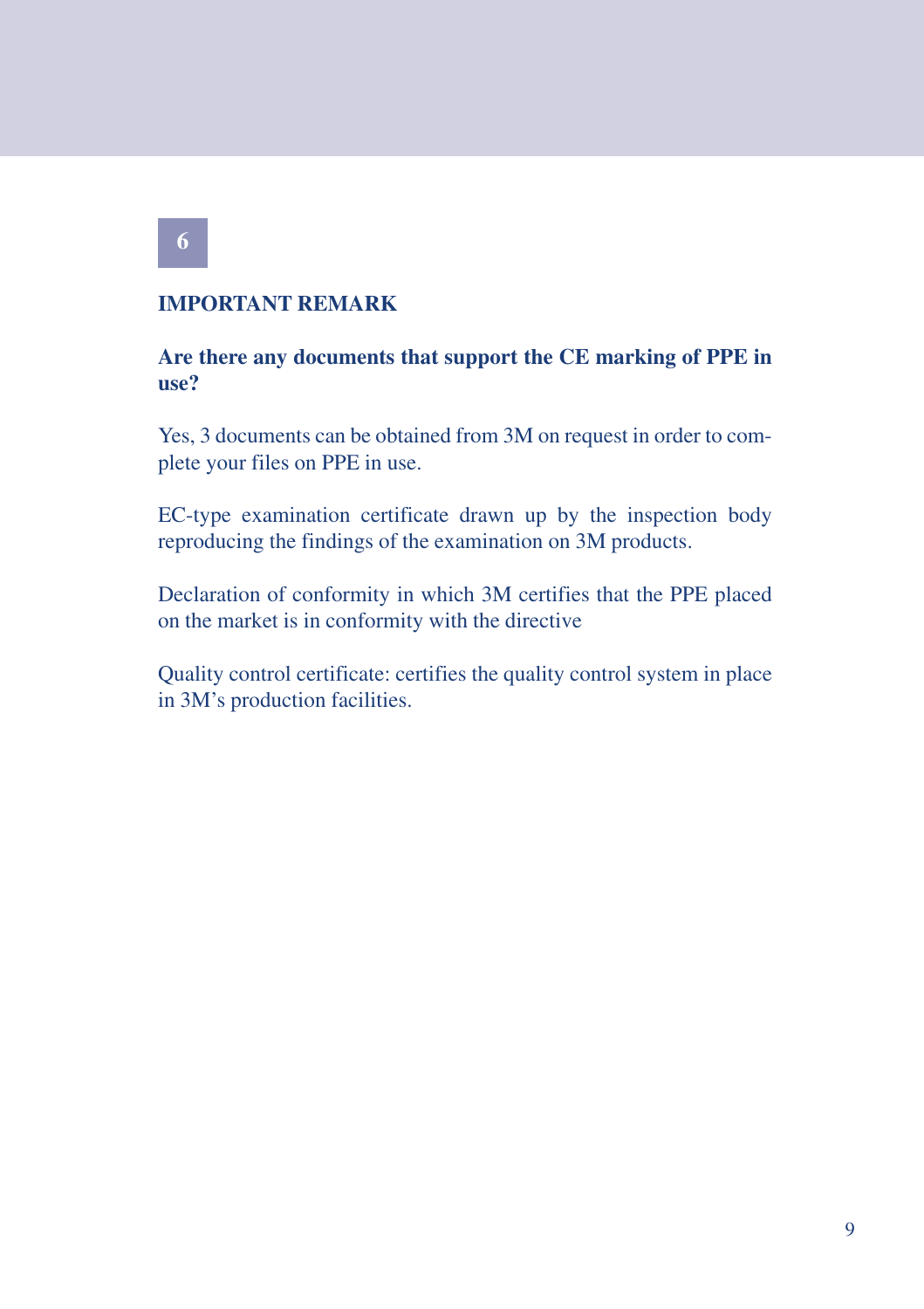# **SOME USEFUL WEBSITES**

# **[http://europa.eu.int/comm/enterprise/mechan\\_equipment/ppe/](http://europa.eu.int/comm/enterprise/mechan_equipment/ppe/) index.htm**

On this site of the European Commission you can find a lot of interesting information on the different categories of Personal Protective Equipment (PPE).

- Guide for the categorization of Personal Protective Equipment PPE
- Interpretations of the PPE directive
- Recommendation for use sheets
- General information on notified bodies
- List of notified bodies
- Working paper Draft proposal for an amending Directive to Directive 89/686/EEC
- $-FAO$
- Amendments

# **<http://www.newapproach.org/Directives/Default.asp>**

This site provides the texts and additional information on the EN **Standards** 

# **[http://europa.eu.int/comm/employment\\_social/health\\_safety/](http://europa.eu.int/comm/employment_social/health_safety/) intro/framedir\_en.htm**

The text of the Health and safety at work frame work Directive

# **<http://nl.osha.eu.int/legislation/eu/directives.stm>**

The text of 89/656/EEC :Minimum health and Safety requirements for the use by workers of Personal protective equipment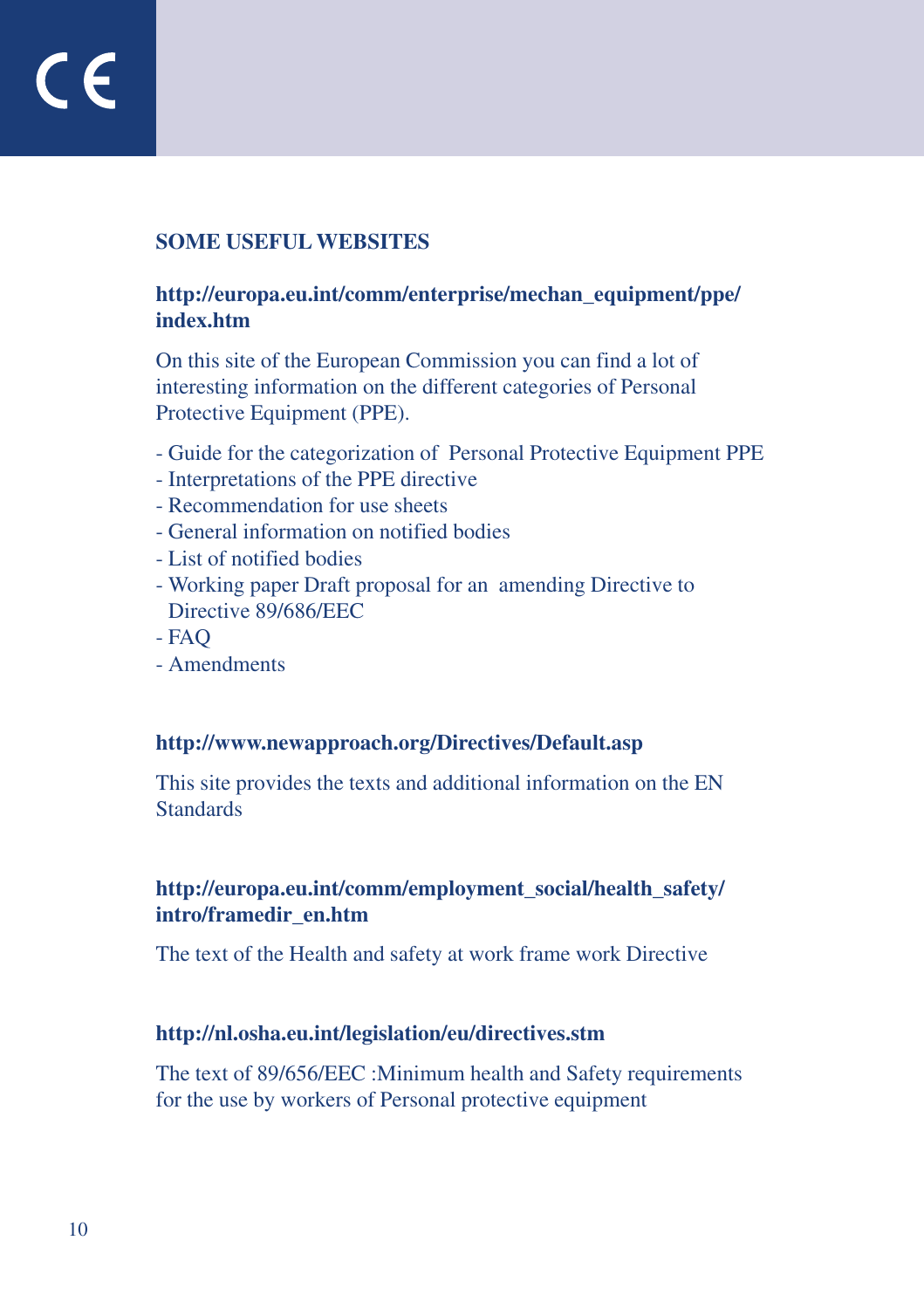